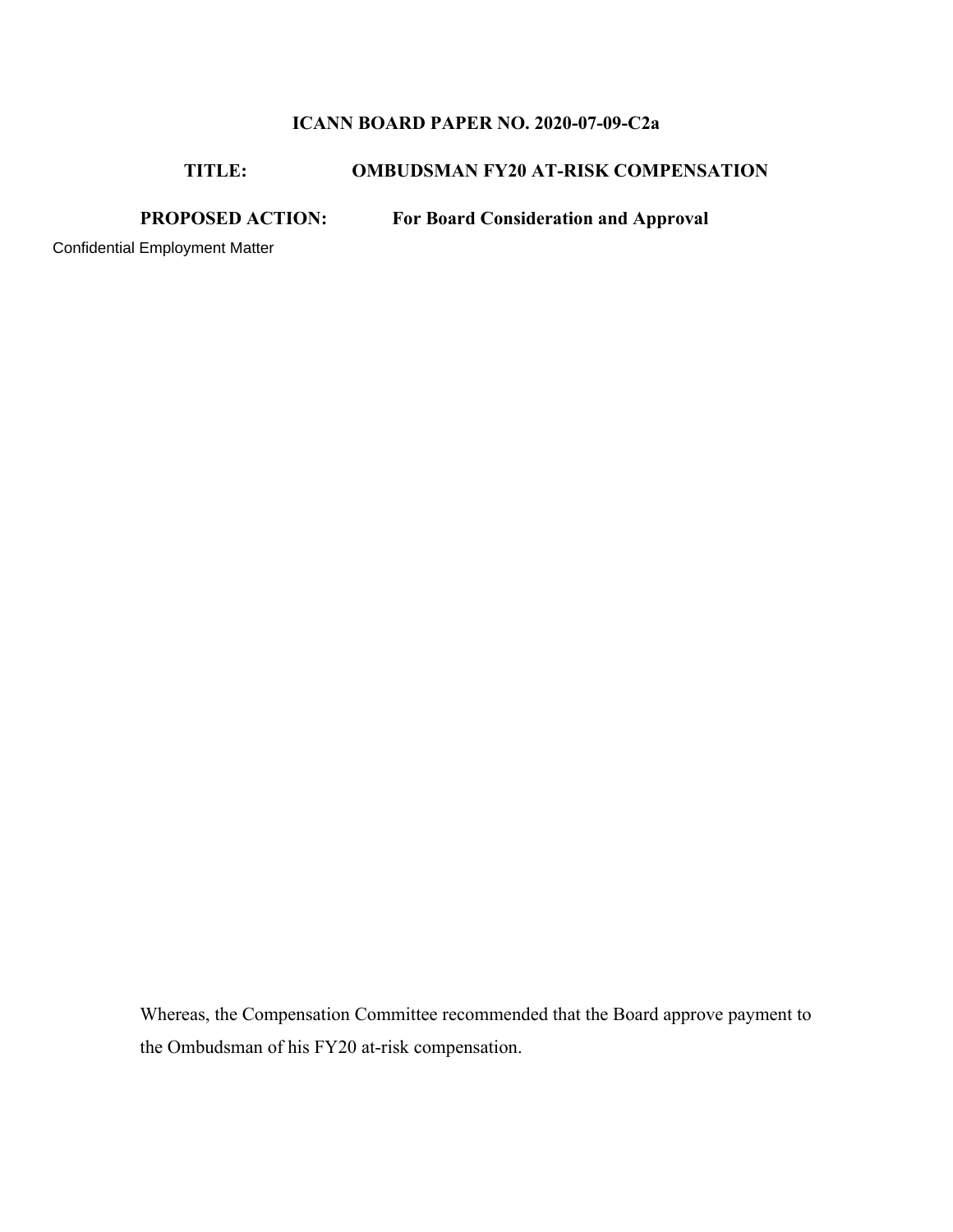Resolved (2020.xx.xx.xx), the Board hereby approves a payment to the Ombudsman of his FY20 at-risk compensation component.

Resolved (2020.xx.xx.Cxx), this action by the Board shall remain confidential as an "action relating to personnel or employment matters", pursuant to Article 3, section 3.5b of the ICANN Bylaws.

#### **PROPOSED RATIONALE:**

Annually the Ombudsman has an opportunity to earn a portion of his compensation based on specific performance goals set by the Board, through the Compensation Committee. This not only provides incentive for the Ombudsman to perform above and beyond his regular duties, but also leads to regular touch points between the Ombudsman and Board members during the year to help ensure that the Ombudsman is achieving his goals and serving the needs of the ICANN community.

Evaluation of the Ombudsman's objectives results from both the Ombudsman selfassessment as well as review by the Compensation Committee, leading to a recommendation to the Board with which the Board agrees.

Evaluating the Ombudsman's annual performance objectives is in furtherance of the goals and mission of ICANN and helps increase the Ombudsman's service to the ICANN community, which is in the public interest.

While there is a fiscal impact from the results of the scoring, that impact was already accounted for in the FY20 budget. This action will have no impact on the security, stability or resiliency of the domain name system.

This is an Organizational Administrative Function that does not require public comment.

Date Noted: 1 July 2020

Submitted By: Amy A. Stathos, Deputy General Counsel Email: amy.stathos@icann.org Email: amy.stathos@icann.org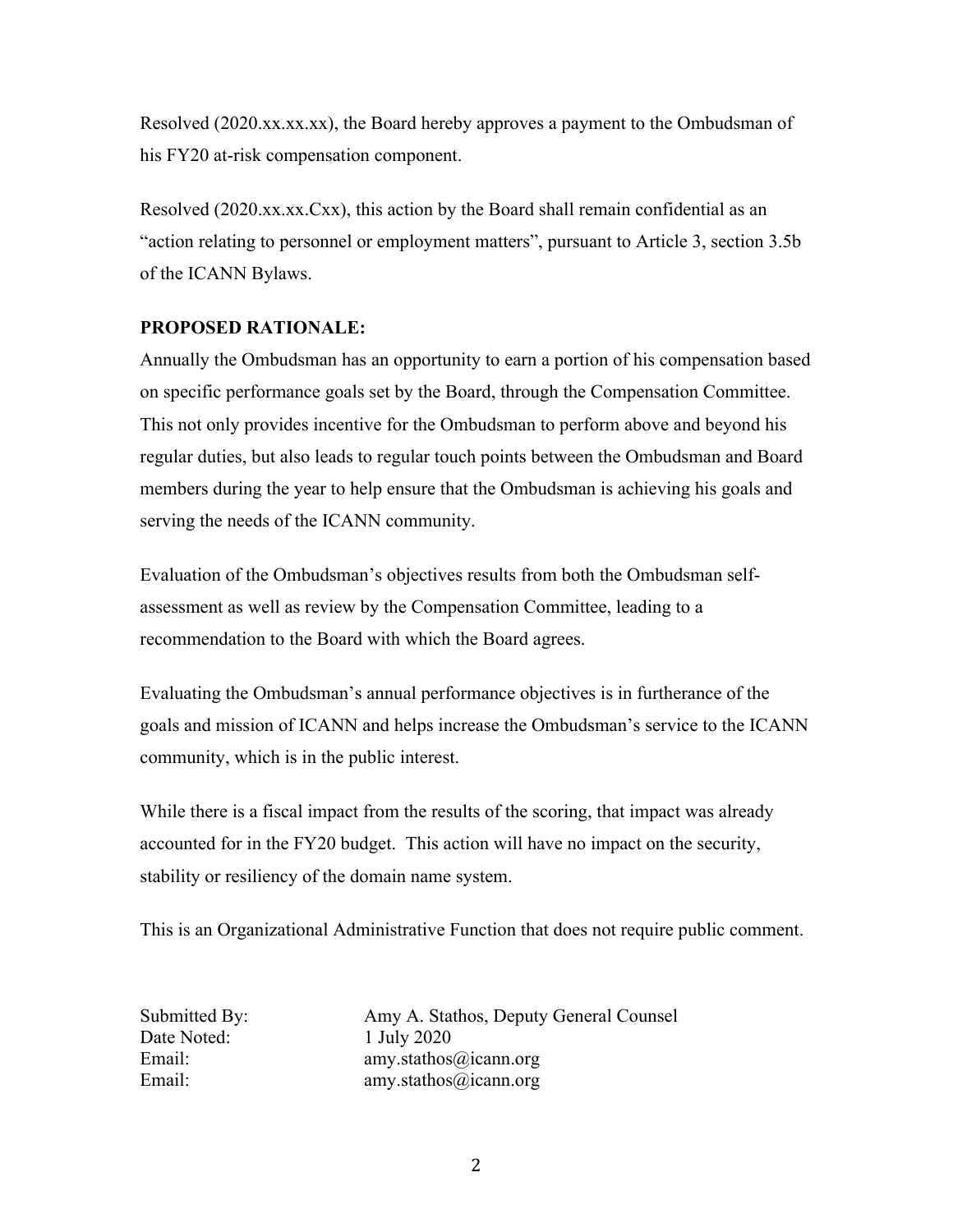# **ICANN BOARD SUBMISSION NO. 2020.07.09.C2b**

**TITLE: Extension of Ombudsman Contract**

Confidential Employment Matter

**PROPOSED ACTION: For Board Consideration and Approval**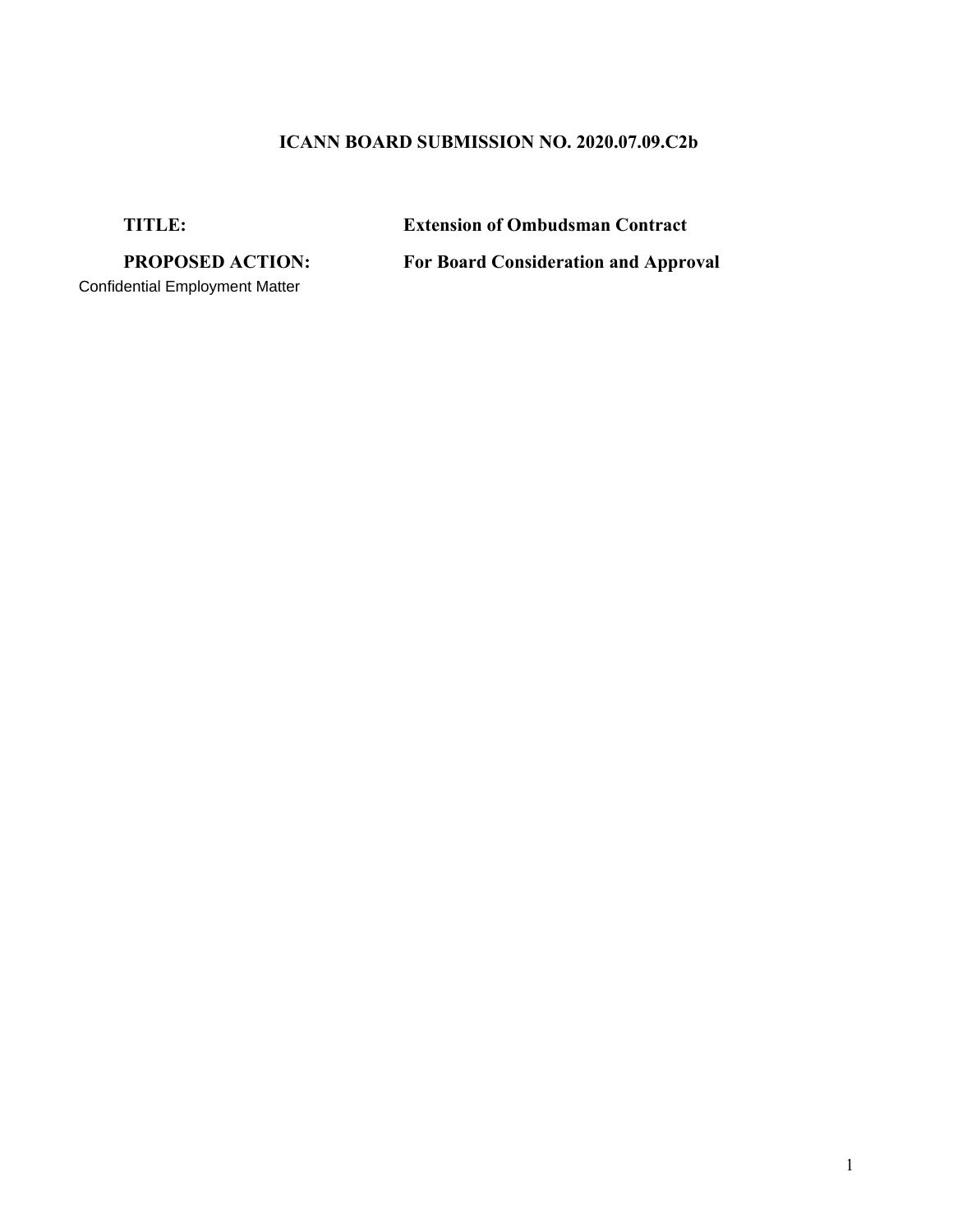Confidential Employment Matter

#### **PROPOSED RESOLUTION:**

Whereas, the current Ombuds' contract concluded on 30 June 2020.

Whereas, the Cross-Community-Working Group - Accountability Work Stream 2 (CCWG-Accountability WS2) recommendations about the Ombudsman that the Board adopted include the creation of an Advisory Panel, which among other things, is to "[c]ontribute to the selection process for new Ombuds, which would meet the various requirements of the Board and community including diversity."

Whereas, in order to ensure that the Office of the Ombuds remains operational until a new selection process can be concluded, the Compensation Committee has recommended that: (i) the Board approve an extension of Herb Waye's most recent contract to serve as the ICANN Ombuds, covering the time from 1 July 2020 through 30 June 2025, but ensure that it can be terminated without cause if a new ICANN Ombuds is selected; and (ii) the Board direct the President and CEO, or his designee(s) to take all steps necessary to effectuate the Ombuds' contract extension.

Resolved (2020.07.09.xx), the Board approves the extension of Herb Waye's most recent contract to cover the time period from 1 July 2020 through 30 June 2025, or until the Board appoints ICANN's next Ombuds, whichever is sooner.

Resolved (2020.07.09.xx), the Board directs the President and CEO, or his designee(s), to take all steps necessary to effectuate the Ombuds' contract extension as indicated in the prior resolution.

### **PROPOSED RATIONALE:**

ICANN's Bylaws require ICANN to maintain an Office of the Ombuds. (*See* Article 5 of the Bylaws at https://www.icann.org/resources/pages/governance/bylaws-en/#article5.) Having an ICANN Ombuds positively affects the transparency and accountability of ICANN as the Ombudsman is one of the three main accountability mechanisms within ICANN. Accordingly, maintaining an appropriate Office of the Ombuds squarely supports ICANN's mission, and is within the public interest.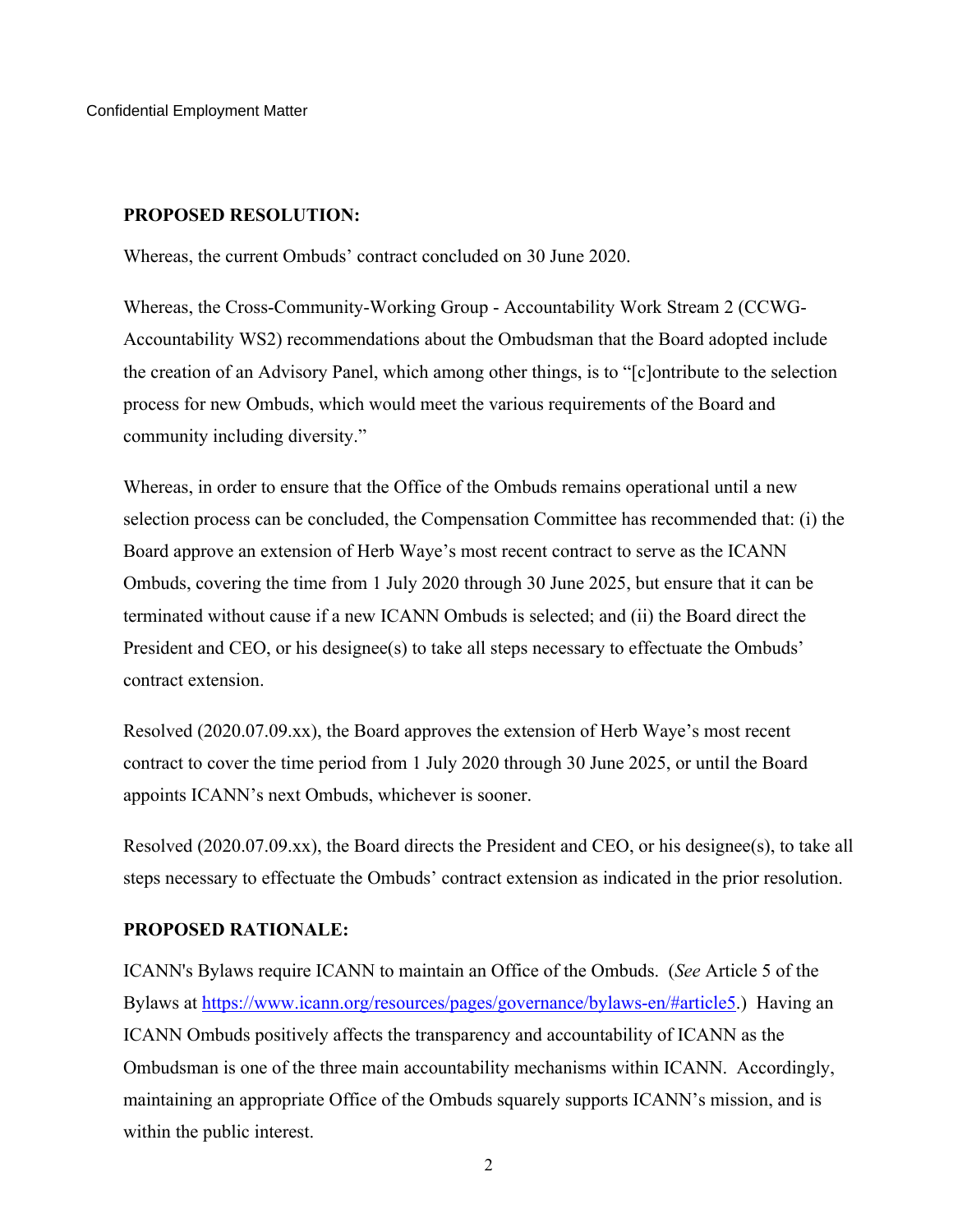Several of the Cross-Community-Working Group - Accountability Work Stream 2 (CCWG-Accountability WS2) recommendations adopted by the Board in November 2019 involved the Ombuds Office, including the creation of an Advisory Panel, which among other things, is to "Contribute to the selection process for new Ombuds, which would meet the various requirements of the Board and community including diversity."

In accordance with the WS2 Implementation Assessment Report, at Section 5.1, page 22, the Ombudsman related recommendations are "cascading" in nature.

For example, the first recommendation is that the Ombuds' office should "have a more strategic focus", with enhanced procedures and documentation to accompany that focus. Only once that focus is agreed should ICANN develop a plan to "relaunch" the office. The recommendations about training, contracting, and reporting similarly seem to be premised on the relaunched nature of the office (while taking interim steps towards meeting the spirit of the recommendations along the way).

Accordingly, there are still some other implementation efforts that must be completed before an Advisory Panel is established and the anticipated search for a new Ombuds is concluded. In the meantime, the Board must ensure that there is an Ombuds in place until such time as a new Ombuds search can be completed and appointed by the Board.

The current Ombuds, Herb Waye, has been in place for approximately four years, and he served as Adjunct Ombuds for 10 years prior to that. He is extremely familiar with and well versed in the complex issues facing ICANN and has become quite well known throughout the ICANN community. By all accounts, Mr. Waye has been serving ICANN well as the Ombuds since his tenure began in July 2016.

The Board also notes that Mr. Waye has successfully integrated a new Adjunct Ombuds, which has addressed some of the CCWG-Accountability WS2 recommendations about diversity. This is, in part, was in specific response to make sure the Office can address complaints that may be submitted pursuant to the Community Anti-Harassment Policy.

As there has been a budget for an ICANN Ombuds since 2004 when the first Ombuds was appointed, this decision does not have a financial impact on ICANN, the community, or the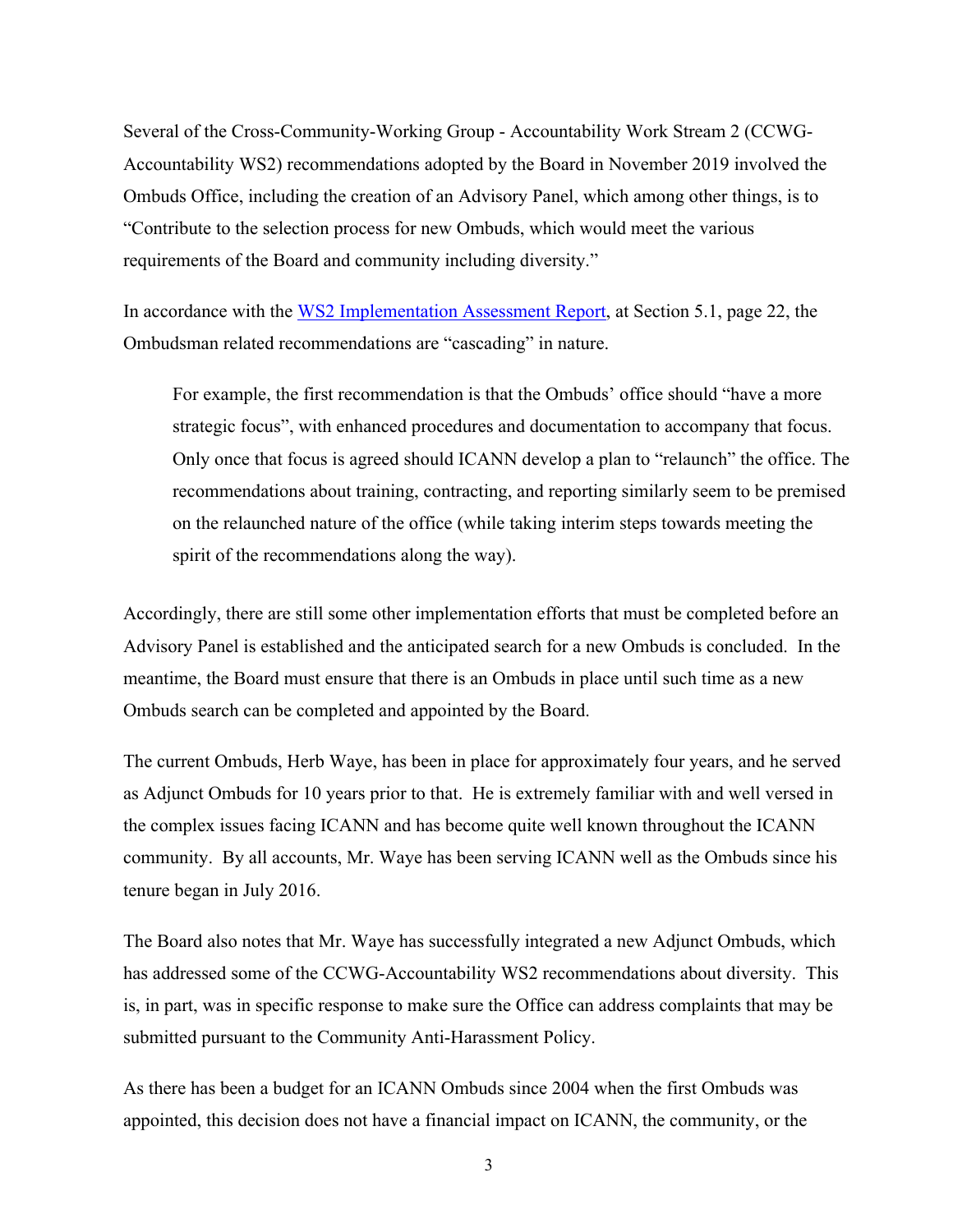public that is not already anticipated or included in the budget. This decision will not have any impact on the security, stability or resiliency of the domain name system.

This decision is an Organizational Administrative Function that does not require public comment.

Submitted By: Amy Stathos, Deputy General Counsel Date Noted: 1 July 2020<br>Email: 2020<br>amv.stathos amy.stathos@icann.org